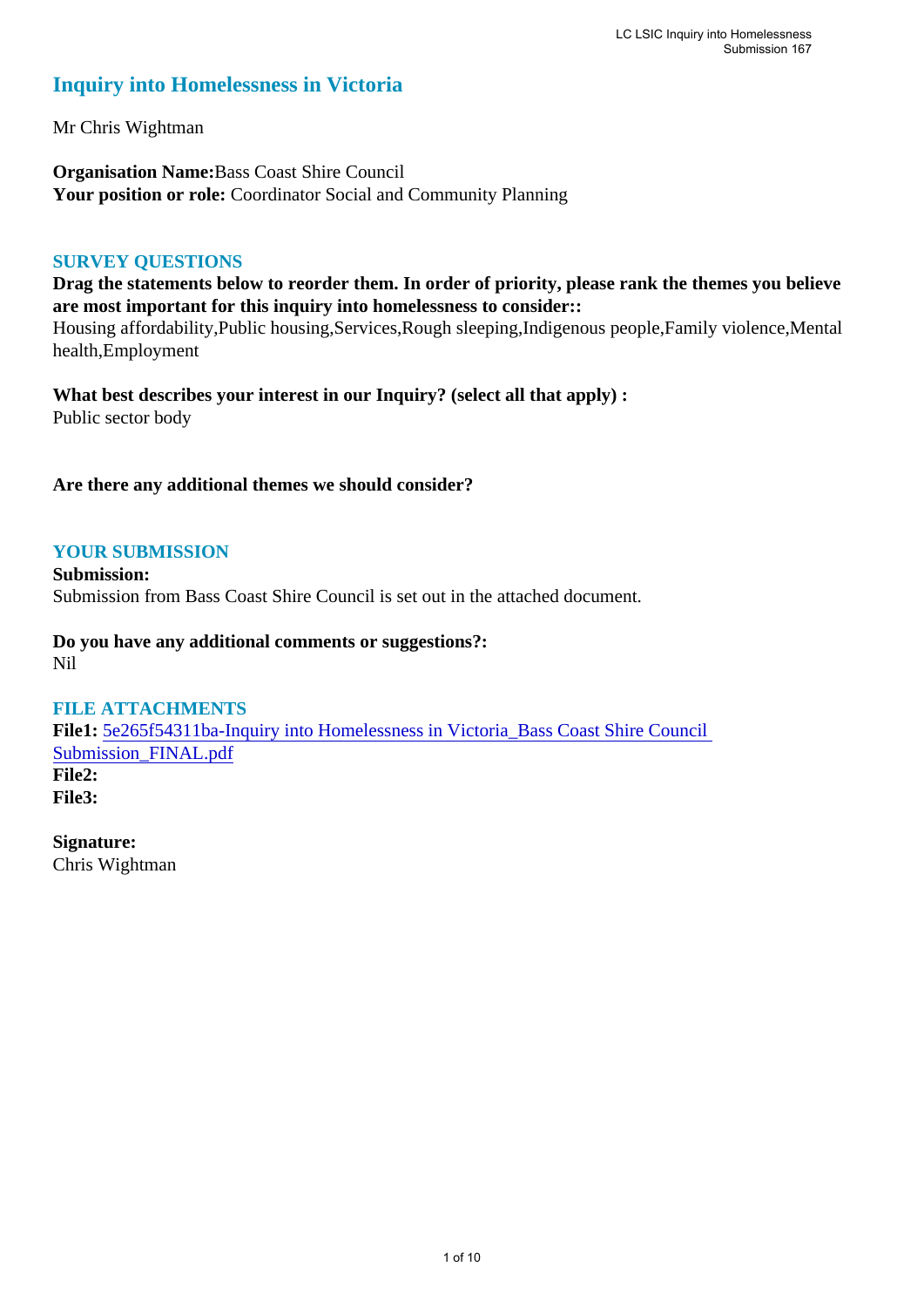

# Legislative Council Legal and Social Issues Committee Inquiry into Homelessness in Victoria - Submission

January 2020

Bass Coast Shire Council Submission – Inquiry into Homelessness January 2020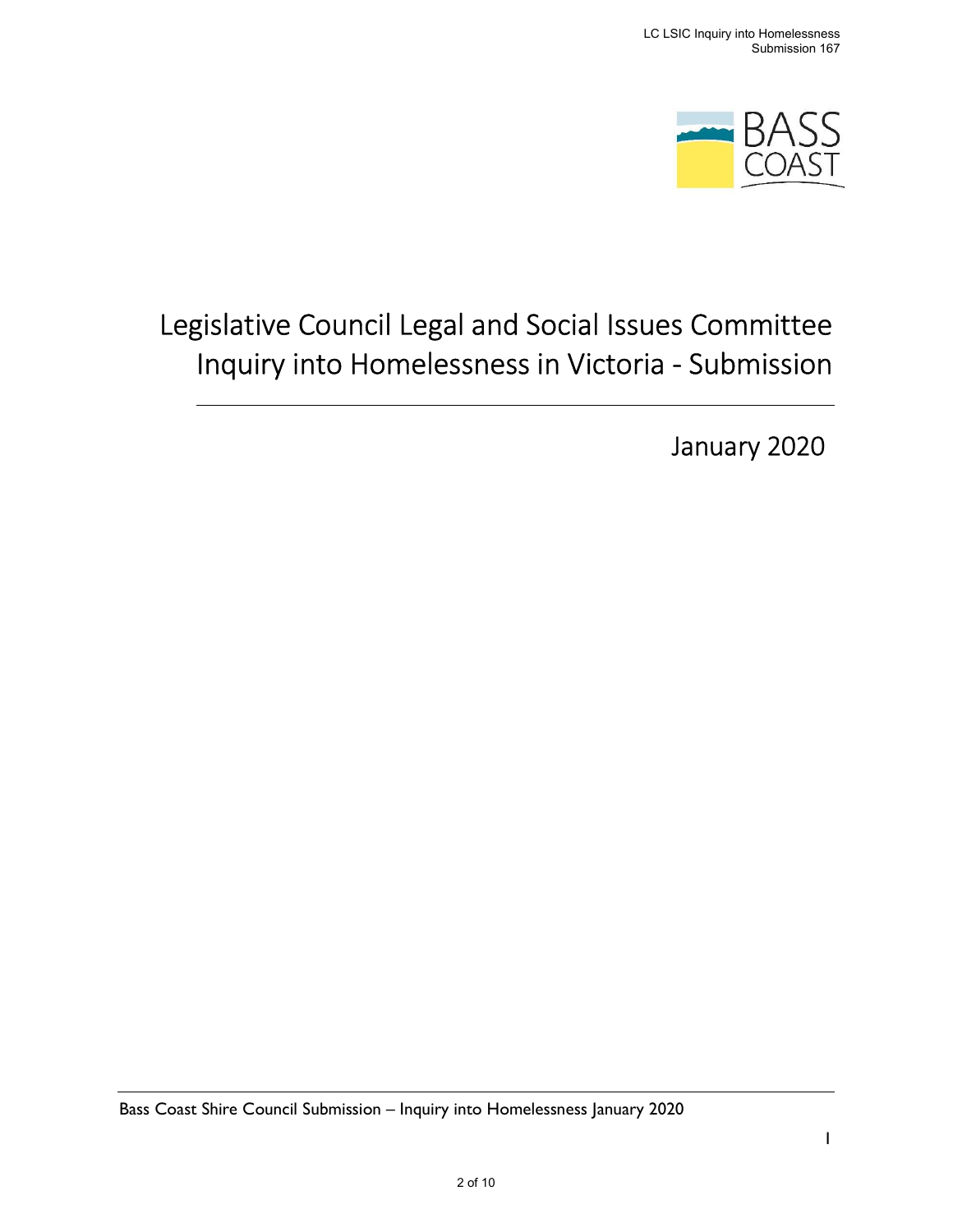# Introduction

Bass Coast Shire Council welcomes the opportunity to make a submission to the Inquiry into Homelessness in Victoria.

The lifestyle opportunities afforded by Bass Coast have resulted in the municipality being the second fastest growing area in regional Victoria and experiencing increasing levels of demand from tourism during peak periods. This is positive news for the Council as we continue to become a vibrant regional centre and a preferred area for people to live, work, invest and play. It does, however, provide challenges for our community in relation to the availability of affordable housing and issues for people at risk of or experiencing homelessness.

We set out in this submission the evidence of homelessness in Bass Coast and, importantly the experiences faced by some of the more vulnerable members of our community.

In response to the Terms of Reference for the Inquiry, our submission is based on the following themes:

- Analysis of the changing scale and nature of homelessness across Victoria
- Social, economic and policy factors that impact on homelessness
- Policies and practices that have a bearing on delivering services to the homeless.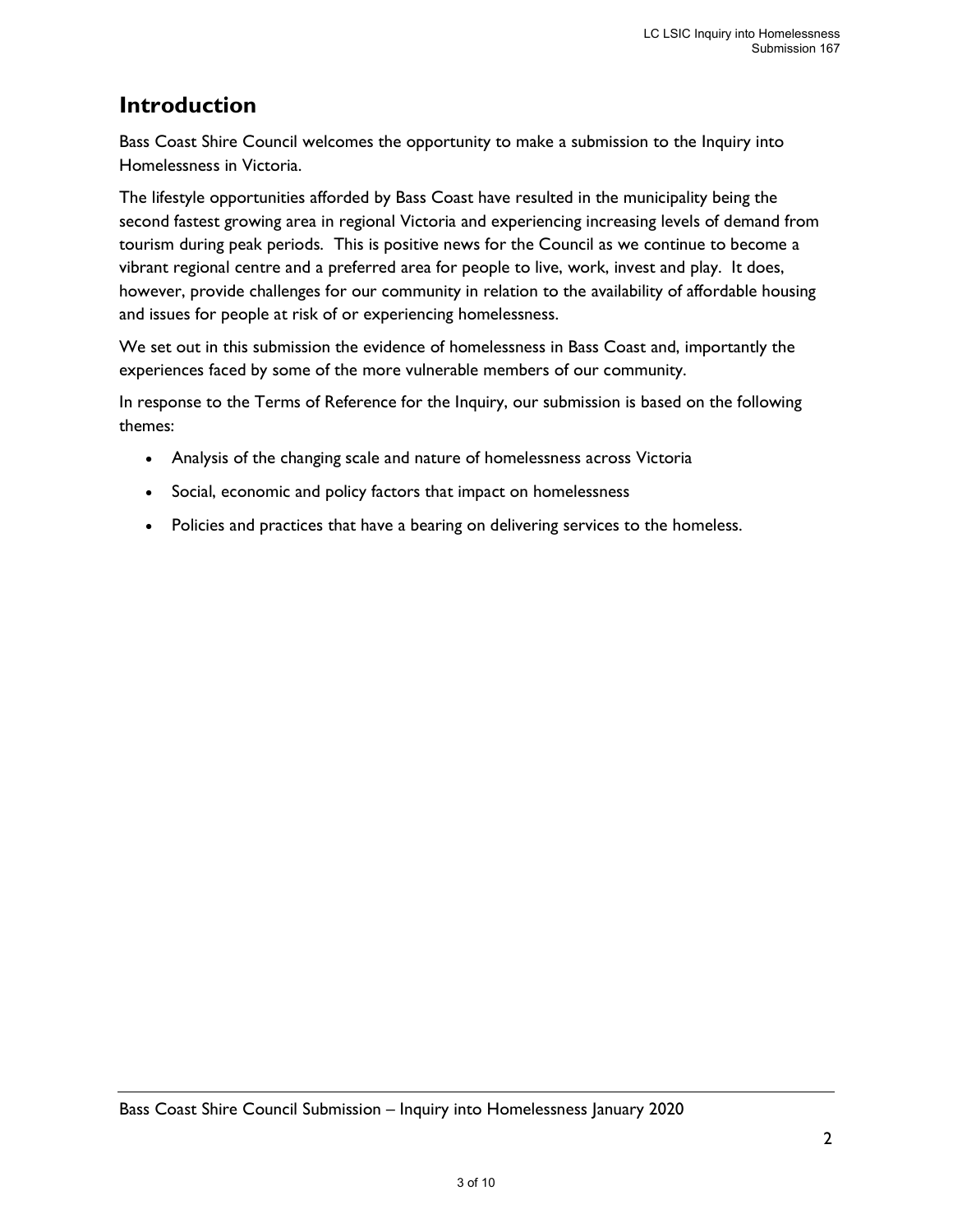# Changing scale and nature of homelessness in Bass Coast

## Population and Households

The population of Bass Coast is experiencing rapid growth, with projections for continued strong population growth continuing through to 2036. The population in 2019 is approximately 35,000, which will increase to 46,500 by 2036. This is highlighted in the following table:



#### Table 1. Forecast Population, Households and Average Household Size (.id November 2017)

The population growth statistics are reinforced by building permit activity for dwelling construction in Bass Coast. In the period January 2015 to December 2019 there were 2,974 building permits issued for new dwellings.

Bass Coast Shire Council has one of the highest proportion of non-resident ratepayers in Victoria at 55% (ABS 2016). This means that whilst the total number of dwellings is statistically sufficient for the existing and projected size of population, over half of these homes are only utilised for 'holiday home' purposes on a seasonal basis and are generally not available for permanent accommodation.

In 2016 there was an estimated 25,817 separate dwellings in Bass Coast with a permanent occupancy rate of 55% (i.e. only 14,199 homes were available and utilised for our permanent population). The average household size of 2.17 people per household means that, excluding 'holiday homes', there was sufficient accommodation for 30,812 people; a shortfall of accommodation for 2,499 people (total population of 33,311).

It is acknowledged that this is a very basic statistical assessment of the correlation between housing availability and population/household size and that there are a range of complex factors influencing the housing market. Notwithstanding, this assessment highlights the potential deficiency of accommodation for our growing population.

Bass Coast Shire Council Submission – Inquiry into Homelessness January 2020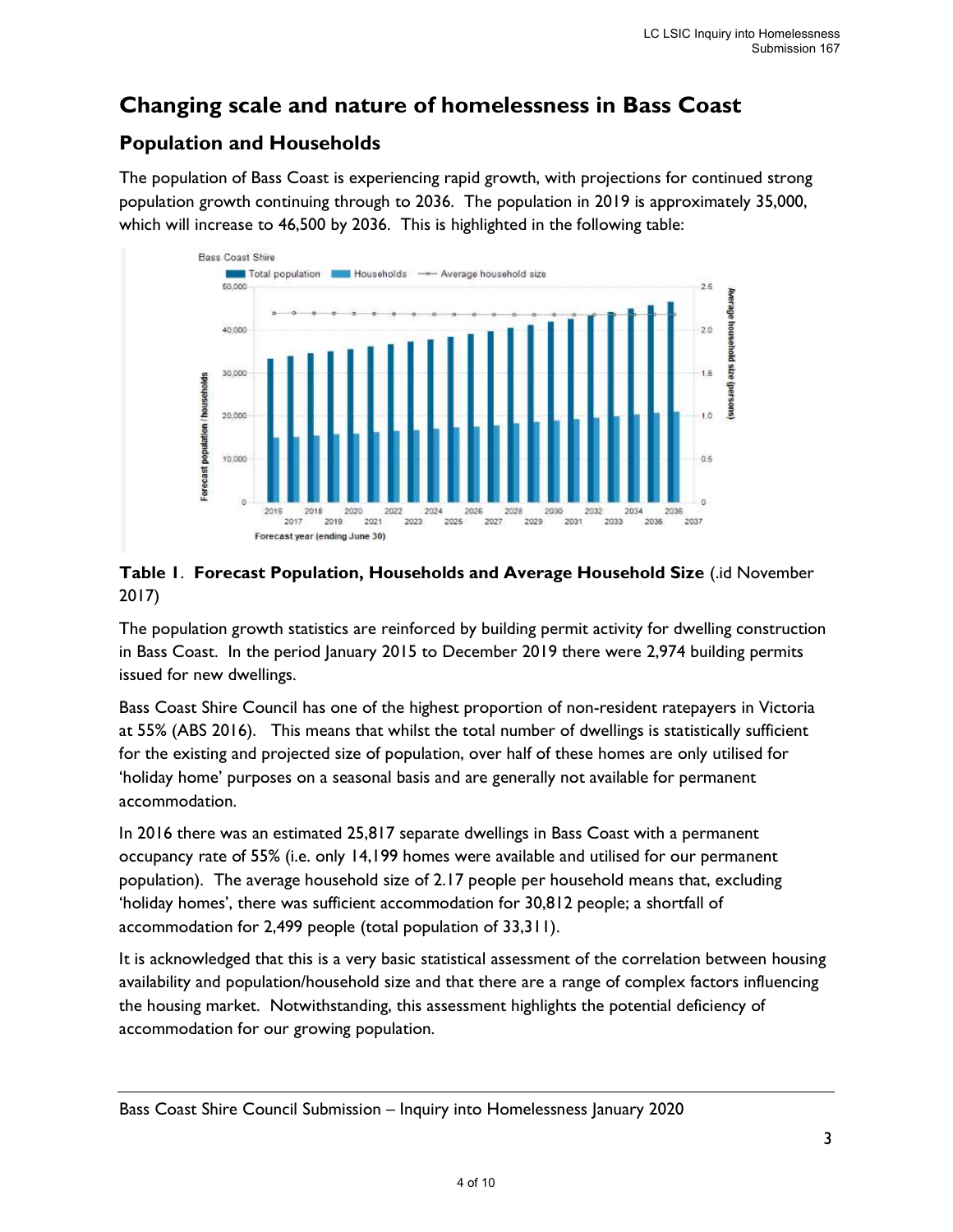## Other contributing indicators

In addition to population and housing indicators, there are a range of indicators that effect the prevalence and risk of homelessness in Bass Coast.

#### Poverty indicators

The municipality has a high level of disadvantage identified by the Socio-Economic Indexes for Areas (SEIFA). This is reinforced by the Victorian Council of Social Services (VCOSS) overall rates of poverty being identified at 17% (3,900 people) of the Bass Coast population living in poverty. These indicators reflect a high risk of homelessness for a significant proportion of our population.

#### Housing affordability

Housing stress is defined as a household that is paying 30% or more of their income on housing. A 'point in time' assessment of all rental properties available in Bass Coast in November 2019 (via realestate.com.au) revealed that there were 68 properties available for rent with an average rental value of \$348 per week.

For the more vulnerable sections of our community who may be unemployed or underemployed (particularly for community members on the NewStart Allowance or Youth Allowance), this average rental cost is placing these households under significant housing stress. Some areas of the municipality, including parts of Wonthaggi, Cowes and Waterline communities, have in excess of 20% of households experiencing housing stress (VCOSS).

#### Crisis accommodation availability

There is a severe shortage of crisis accommodation available in Bass Coast. This situation has been exacerbated by the imminent closure of the Miners Rest Caravan Park and Capital Motel in Wonthaggi. These two facilities provide accommodation options for people at risk of or experiencing homelessness in the Bass Coast area. It is acknowledged that these accommodation options are not of appropriate standard, however, in many cases it is the only option.

The closure of these crisis accommodation facilities will result in the displacement of approximately 60 tenants, many of whom may need to leave the area to find alternate accommodation.

### Homeless statistics and experiences

The factors highlighted above have contributed to an increase in the number of people seeking housing support services within Bass Coast. Data from the 2016 Census indicates that there were 45 people experiencing homelessness in Bass Coast. Based on the above indicators, it is apparent that the issue is more significant than the census data shows. The following provides a snapshot of the demand on service providers in Bass Coast:

- In Bass Coast, requests for Crisis Accommodation from SalvoCare Eastern has increased by 47% since 2016.
- In Bass Coast in 2018/2019, SalvoCare Eastern assisted 804 people in crisis with housing.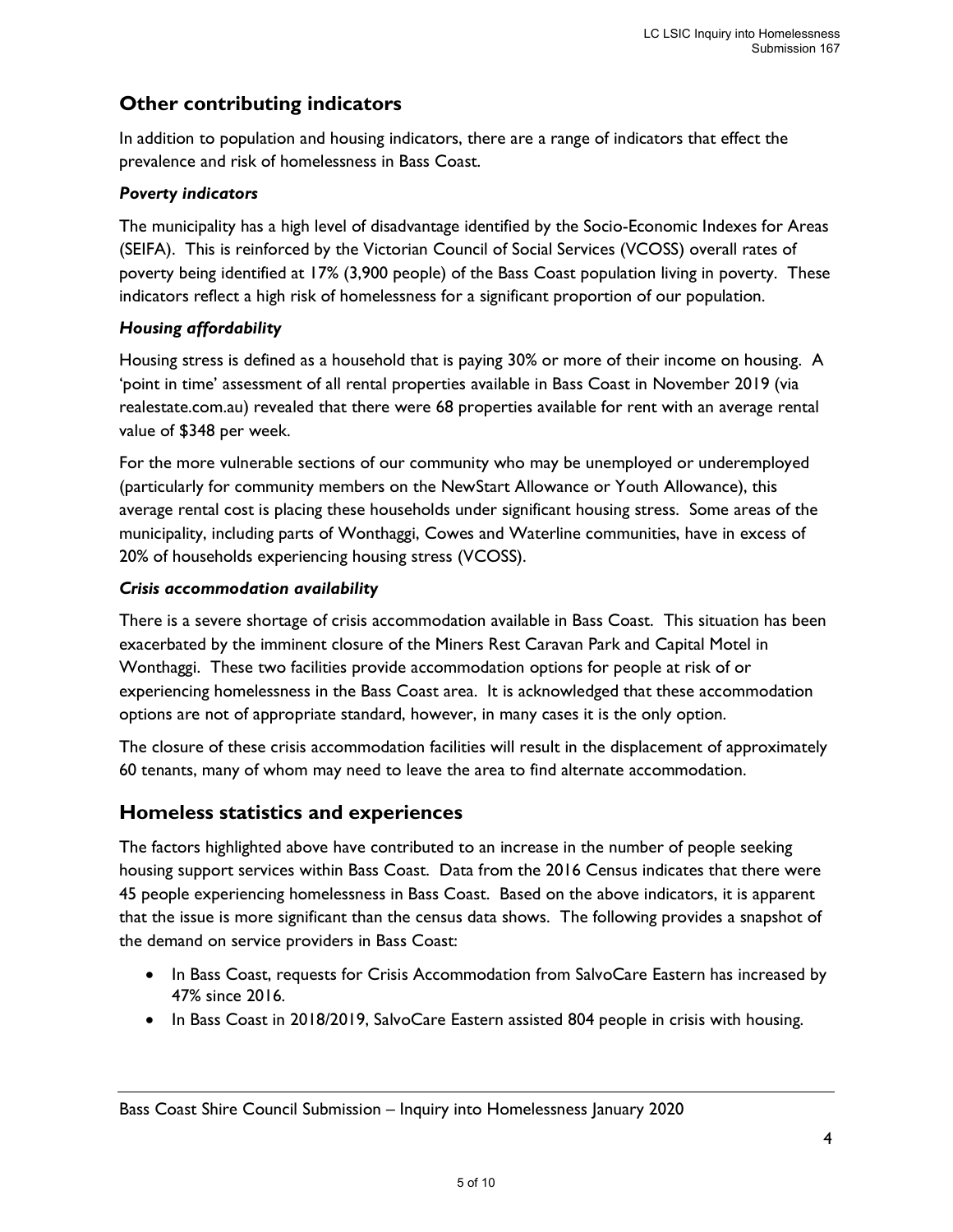- SalvoCare Eastern have assisted approximately 2,600 people within the Bass Coast and South Gippsland Shires with housing from 2016 -2019.
- In Bass Coast in 2018/2019, SalvoCare Eastern have assisted 778 people with housing due to experiencing significant financial difficulties.
- In Bass Coast and South Gippsland in 2018/2019, SalvoCare Eastern turned away 769 people. This is more than 60% of the total number of people who requested help for this same period.
- From 2016 to 2019 there has been an increase of 6% in SalvoCare Eastern clients with children under the age of 10 needing housing support.
- In Bass Coast, since 2016, SalvoCare Eastern have assisted 369 people with housing, due to sleeping rough.

\* All statistics are derived from The Salvation Army Client Database – SAMIS.

At a recent Homelessness Week 2019 event in Wonthaggi, SalvoCare Eastern provided a sample of case studies that highlights the impact of homelessness in the Bass Coast community. Council considers these stories to be more powerful than statistics alone and they highlight the impact on our community. These experiences were reinforced during a Council led workshop on Youth Homelessness which highlighted experiences from agencies and young people with lived experience.

### Social, economic and policy factors that impact on homelessness

As highlighted above, there are a number of indicators that are contributing to an increased prevalence of homelessness in Bass Coast. The causal factors that are behind these indicators are complex and inter-related.

Bass Coast Shire Council is committed, via its Council Plan, Municipal Public Health and Wellbeing Plan and Advocacy Strategy, to collaborate with service delivery partners and the community to seek to address these issues. The key factor, however, contributing to homelessness in Bass Coast at present is the lack of affordable housing, social housing and crisis accommodation.

The insufficient supply of housing options results in homelessness service providers having limited or no pathways for people to move through the cycle of crisis accommodation; to transition housing; and then into appropriate permanent accommodation.

The following social, economic and environmental considerations have affected the supply of accommodation options in Bass Coast.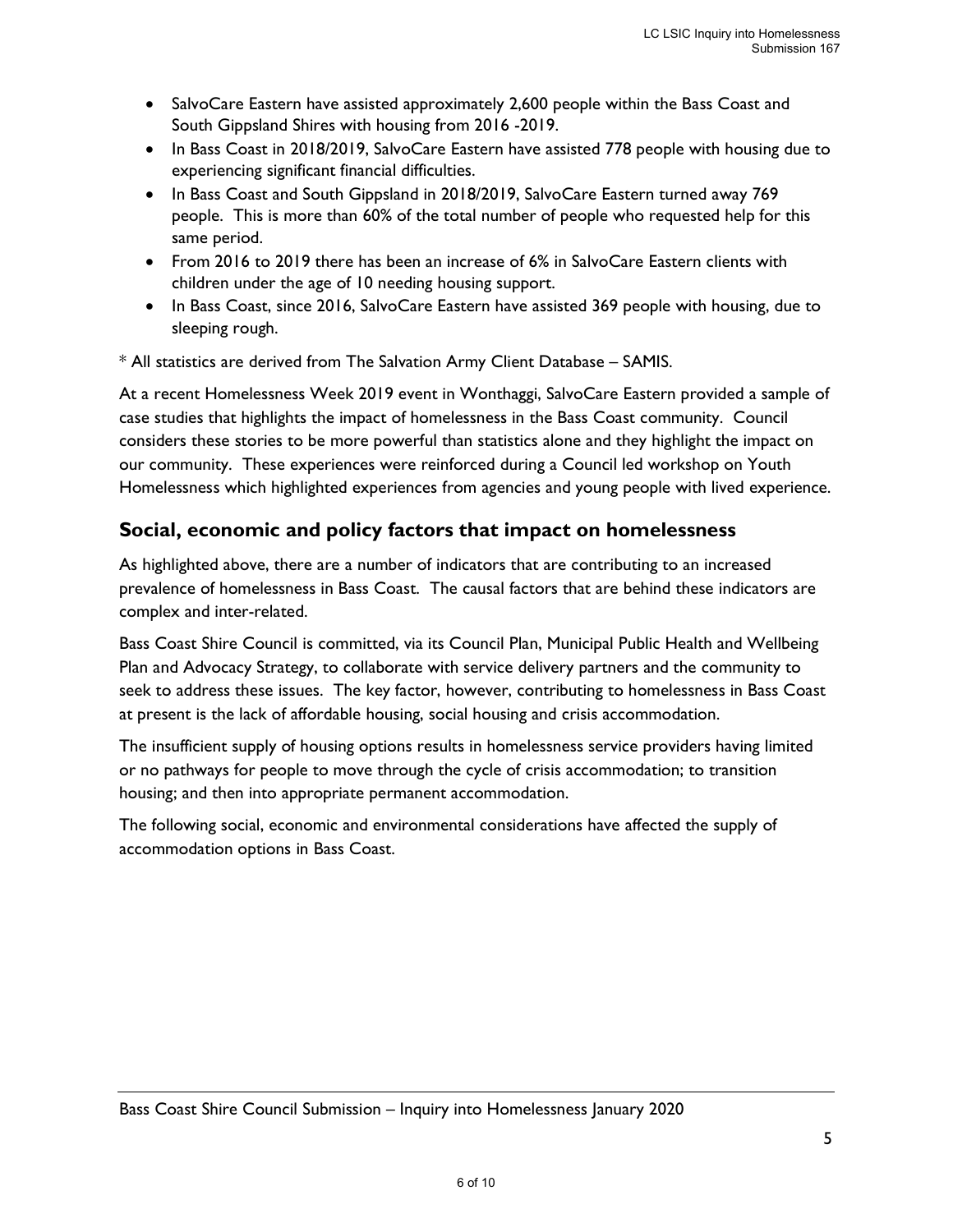#### Property and rental values

| <b>Suburb</b>     | <b>Median Property Value</b><br>2016 | <b>Median Property Value</b><br>2018 | Change    |
|-------------------|--------------------------------------|--------------------------------------|-----------|
| Wonthaggi         | \$280,000                            | \$339,000                            | \$59,000  |
| <b>Inverloch</b>  | \$442,000                            | \$600,000                            | \$158,000 |
| Cowes             | \$377,000                            | \$494,000                            | \$117,000 |
| San Remo          | \$460,000                            | \$550,000                            | \$90,000  |
| <b>Grantville</b> | \$282,000                            | \$417,000                            | \$135,000 |

In a rapidly growing municipality, there has been a significant increase in property values, making it difficult for people to enter the housing market. This is demonstrated below.

#### Table 2. Median Property Prices – Bass Coast Suburbs

(Data from realestate.com.au via Hometrack Australia)

In conjunction with this (as stated earlier in this submission) there is a limited availability of housing in the private rental market. Where rentals are available they are often too expensive for community members who are on lower incomes.

The popularity of Bass Coast as a lifestyle and holiday destination has also influenced the price and availability of the private rental housing market. Short-term holiday rental market operators (e.g. Airbnb, Stayz etc.) have resulted in fewer properties being made available for long-term rental and a general increase in rental prices.

#### Availability of land for residential development

The major population centres within Bass Coast are located on, or close to, pristine and environmentally sensitive coastal locations. The availability of appropriate land for development to accommodate our growing population is therefore a challenge for Council. This is affecting the overall supply of land, particularly land that is affordable. Balancing the identification of land for growth with environmental considerations will continue to be important for Council, particularly in the context of implementation of the Distinctive Area Landscape program.

The cost of developing appropriate land for future housing is also an issue in Bass Coast. Wonthaggi is the regional centre for Bass Coast and plays an important role in accommodating future population growth. In collaboration with the Victorian Planning Authority (VPA), Council has prepared a Precinct Structure Plan for the creation of approximately 4,400 new homes to the north east of the town. Environmental and infrastructure constraints within the precinct (notably drainage and road infrastructure) mean that the cost of developing this land is high for a regional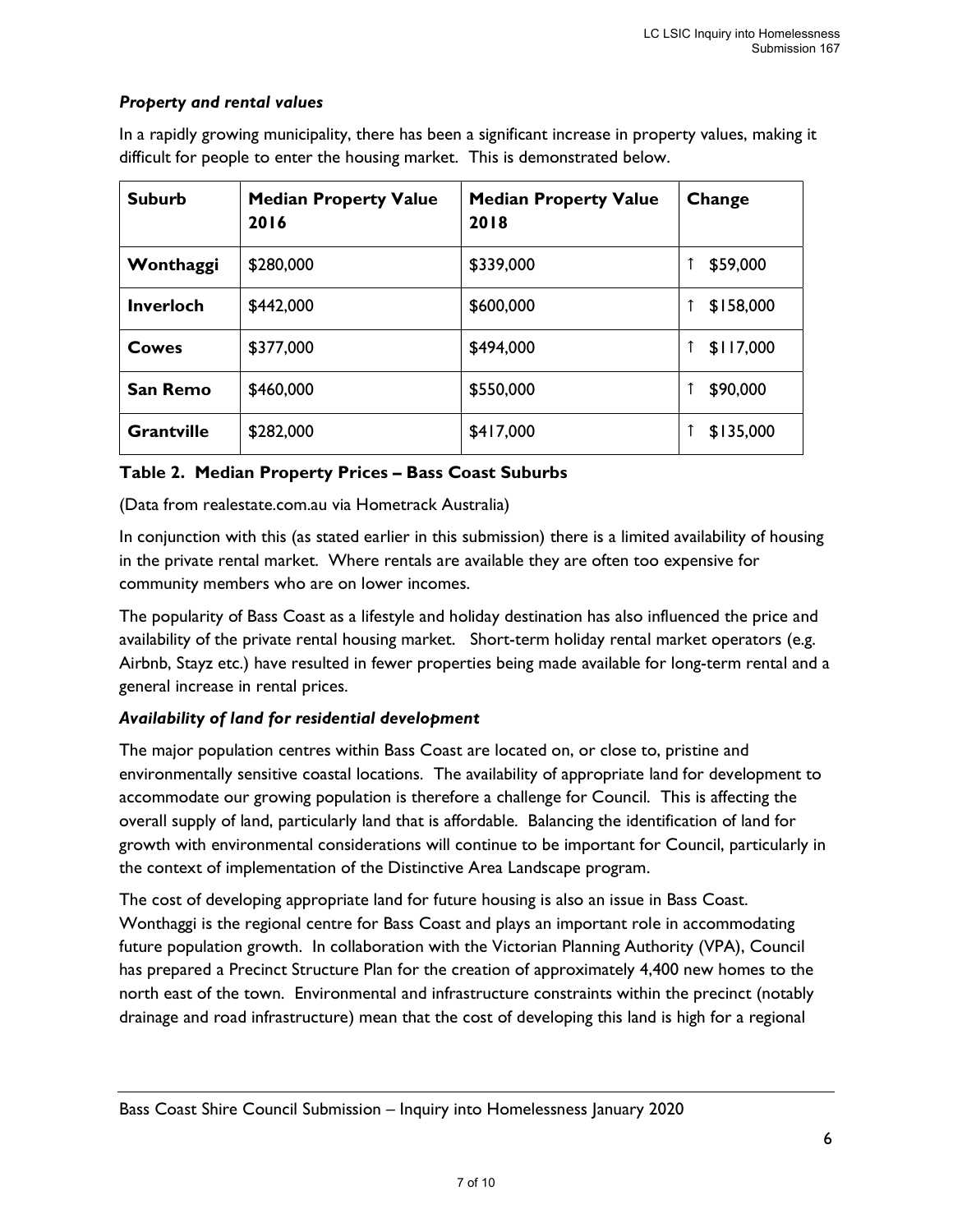town. Ultimately, these costs will be passed on to future land owners and impact upon affordability.

#### Accessibility

As a relatively large rural municipality, Bass Coast has challenges regarding the availability of public transport to allow community members who do not have their own transport to access employment opportunities and services. Public transport services are infrequent and often not suited to times aligned with employment or educational activities. This is a limiting factor for members of the community who may not be able to access employment in their immediate locality and can contribute to increased risk of homelessness.

# Policies and practices that have a bearing on delivering services to the homeless

Council is committed to working collaboratively with service providers and partner agencies to address the impacts of homelessness in our community. In undertaking this work, however, Council is mindful that its role is limited to:

- Representing its community, particularly those community members who may be vulnerable, via appropriate and targeted advocacy.
- Collaboration of service providers and agency partners to seek to facilitate coordinated and effective outcomes for our community.
- The administration of regulatory requirements (e.g. planning approvals, licensing of accommodation premises etc.).

Council has no current strategy or policy direction in relation to homelessness, however, has identified a number of practices that aim to alleviate the prevalence and nature of homelessness in Bass Coast. These activities have the overall objective of seeking to deliver an appropriate supply of affordable/social housing and crisis accommodation. Via its Municipal Public Health and Wellbeing Plan Council also seeks to support initiatives that assist with the primary prevention of factors that can lead to homelessness.

### Advocacy

Council's Advocacy Strategy (2019) has a specific focus on alleviating homelessness in Bass Coast, as well as causal factors that can influence the prevalence of homelessness. Specifically in relation to homelessness, Council has worked with SalvoCare Eastern to identify the following advocacy request:

#### Emergency and Social Housing

Seek funding for Bass Coast Shire Council to work in partnership with local agencies and undertake critical strategic work to guide the development of emergency and social housing in Bass Coast.

Bass Coast Shire Council Submission – Inquiry into Homelessness January 2020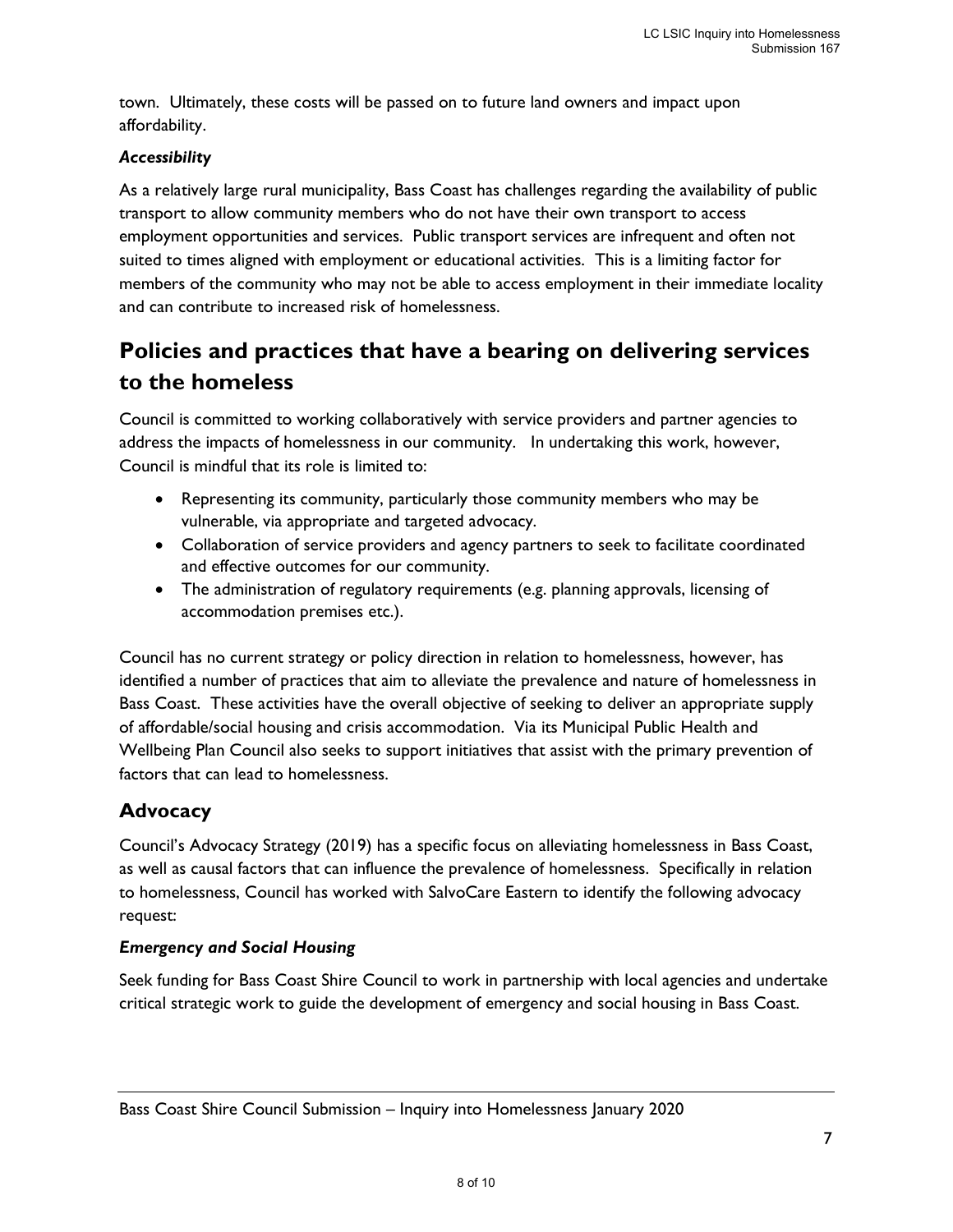This comprises an initial land assessment and audit to inform a Bass Coast Emergency and Social Housing feasibility study.

Bass Coast Shire Council seek immediate funding to produce a land assessment and audit report. This would form stage one of an integrated Bass Coast Emergency and Social Housing feasibility study.

Stage two would capture and analyse the needs, risks and opportunities to reduce homelessness and increase emergency housing in Bass Coast, and provide recommendations for the provision of Emergency and Social housing. Local agencies are struggling to meet the demands of case management, leaving no room for them to undertake critical strategic and planning work. Council would lead the development of this strategy in partnership with local agencies.

The objectives of the Bass Coast Emergency and Social Housing feasibility study would be to:

- Identify suitable land across the Shire for the provision of emergency and social housing
- Use data and metrics specific to Bass Coast to identify the needs of the community today and into the future
- Consider and recommend types of housing and program support which aligns with Bass Coast's needs
- Provide recommendations on advocacy priorities relating to social and emergency housing.

#### Increasing Housing Supply

To unlock the potential of additional housing opportunities (4,400 new homes) in the regional centre of Wonthaggi, Council is seeking funding for the facilitation of key infrastructure to the Wonthaggi North East Precinct Structure Plan. This funding will assist in bringing forward a wide range of housing options and in addressing the deficiency of available and affordable homes in Bass Coast.

#### Improved Public Transport

Council is seeking funding for the implementation of transport priorities associated with a South-West Gippsland Transport Strategy to improve transport options to increase accessibility to jobs and education. In particular, the funding will provide improvements to public transport bus services including increased connections to Melbourne and within the region.

#### Mechanism to Increase Affordable Housing

In collaboration with the Municipal Association of Victoria (MAV) Council has provided a submission to the Planning Mechanisms for Affordable Housing Advisory Committee to provide support for alterations to the planning system to facilitate the provision of affordable and/or social housing, including the potential for inclusionary zoning of residential land. Council have requested flexible provisions within the Victorian Planning Provisions to secure social or affordable housing as a percentage of future residential development. It is considered that any provisions should be flexible to respond to local needs or to allow financial contributions in lieu of 'bricks and mortar' where appropriate.